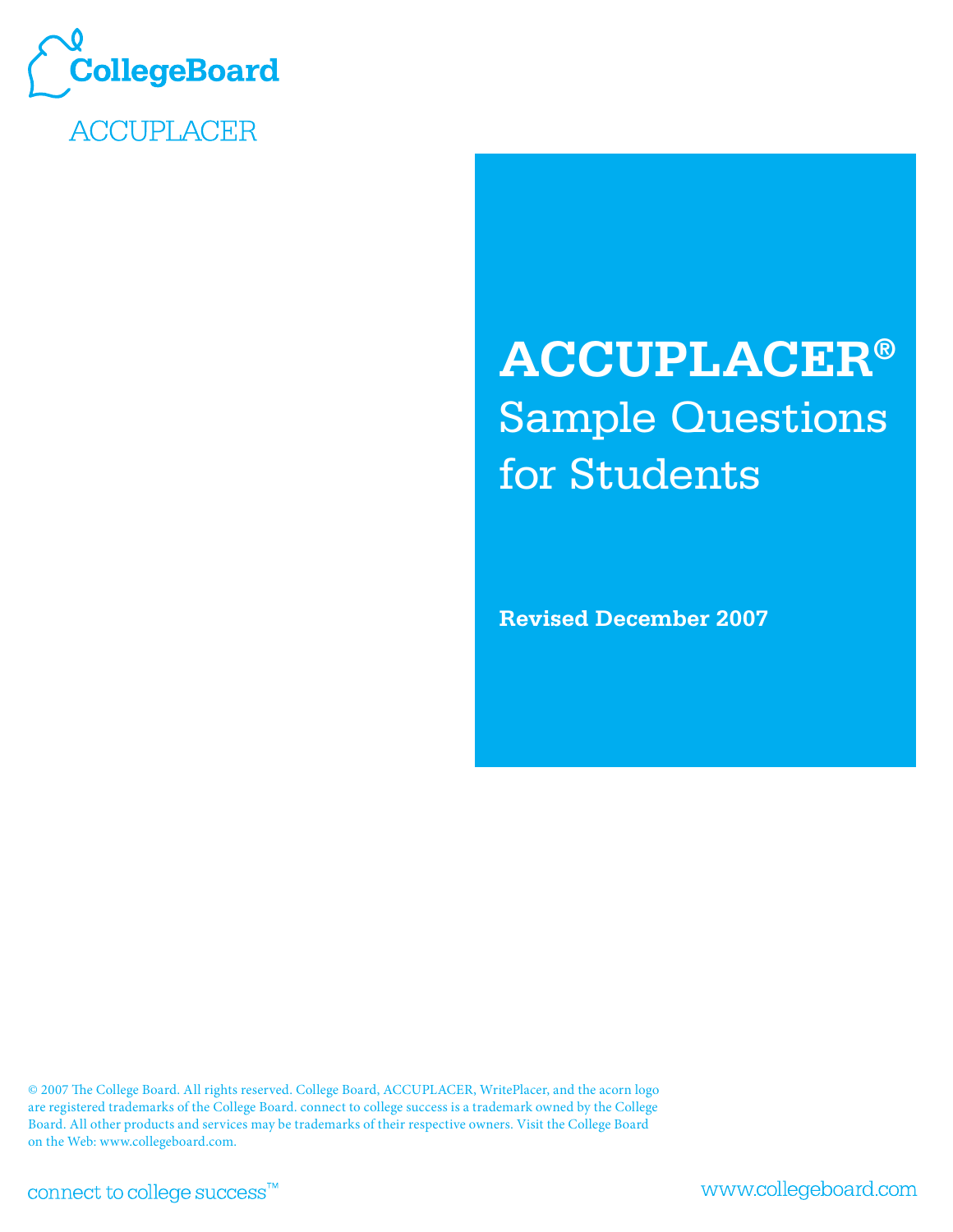#### **Sentence Skills**

In an ACCUPLACER® placement test, there are 20 Sentence Skills questions of two types.

- The first type is sentence correction questions that require an understanding of sentence structure. These questions ask you to choose the most appropriate word or phrase for the underlined portion of the sentence.
- The second type is construction shift questions. These questions ask that a sentence be rewritten according to the criteria shown while maintaining essentially the same meaning as the original sentence.

Within these two primary categories, the questions are also classified according to the skills being tested. Some questions deal with the logic of the sentence, others with whether or not the answer is a complete sentence, and still others with the relationship between coordination and subordination.

### **Sentence Skills Sample Questions**

#### **Directions for questions 1–5**

*Select the best version of the underlined part of the sentence. The first choice is the same as the original sentence. If you think the original sentence is best, choose the first answer.*

- 1. Stamp collecting being a hobby that is sometimes used in the schools to teach economics and social studies.
	- A. being a hobby that is
	- B. is a hobby because it is
	- C. which is a hobby
	- D. is a hobby
- 2. Knocked sideways, the statue looked as if it would fall.
	- A. Knocked sideways, the statue looked
	- B. The statue was knocked sideways, looked
	- C. The statue looked knocked sideways
	- D. The statue, looking knocked sideways,
- 3. To walk, biking, and driving are Pat's favorite ways of getting around.
	- A. To walk, biking, and driving
	- B. Walking, biking, and driving
	- C. To walk, biking, and to drive
	- D. To walk, to bike, and also driving
- 4. When you cross the street in the middle of the block, this is an example of jaywalking.
	- A. When you cross the street in the middle of the block, this
	- B. You cross the street in the middle of the block, this
	- C. Crossing the street in the middle of the block
	- D. The fact that you cross the street in the middle of the block
- 5. Walking by the corner the other day, a child, I noticed, was watching for the light to change.
	- A. a child, I noticed, was watching
	- B. I noticed a child watching
	- C. a child was watching, I noticed,
	- D. there was, I noticed, a child watching

#### **Directions for questions 6–10**

*Rewrite the sentence in your head following the directions given below. Keep in mind that your new sentence should be well written and should have essentially the same meaning as the original sentence.*

6. It is easy to carry solid objects without spilling them, but the same cannot be said of liquids.

Rewrite, beginning with

#### Unlike liquids,

The next words will be

- A. it is easy to
- B. we can easily
- C. solid objects can easily be
- D. solid objects are easy to be
- 7. Although the sandpiper is easily frightened by noise and light, it will bravely resist any force that threatens its nest.

Rewrite, beginning with

The sandpiper is easily frightened by noise and light,

The next words will be

- A. but it will bravely resist
- B. nevertheless bravely resisting
- C. and it will bravely resist
- D. even if bravely resisting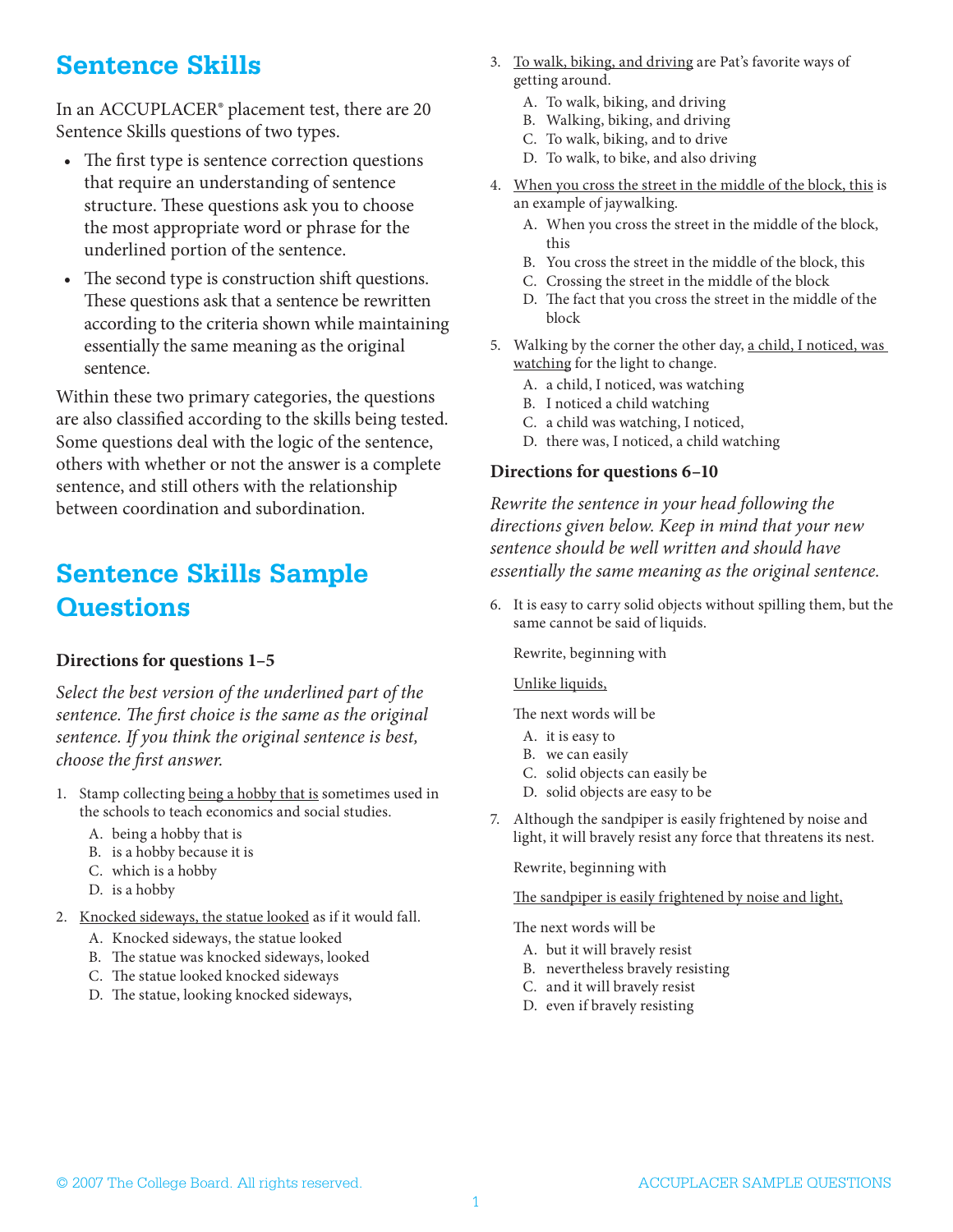8. If he had enough strength, Todd would move the boulder.

Rewrite, beginning with

#### Todd cannot move the boulder

The next words will be

- A. when lacking
- B. because he
- C. although there
- D. without enough
- 9. The band began to play, and then the real party started.

Rewrite, beginning with

The real party started

The next words will be

- A. after the band began
- B. and the band began
- C. although the band began
- D. the band beginning
- 10. Chris heard no unusual noises when he listened in the park.

Rewrite, beginning with

#### Listening in the park,

The next words will be

- A. no unusual noises could be heard
- B. then Chris heard no unusual noises
- C. and hearing no unusual noises
- D. Chris heard no unusual noises

# **Reading Comprehension**

In an ACCUPLACER placement test, there are 20 questions of two primary types in Reading Comprehension.

- The first type of question consists of a reading passage followed by a question based on the text. Both short and long passages are provided. The reading passages can also be classified according to the kind of information processing required, including explicit statements related to the main idea, explicit statements related to a secondary idea, application, and inference.
- The second type of question, sentence relationships, presents two sentences followed by a question about the relationship between these two sentences. The question may ask, for example, if the statement in the second sentence supports that in the first, if it contradicts it, or if it repeats the same information.

### **Reading Comprehension Sample Questions**

*Read the statement or passage and then choose the best answer to the question. Answer the question based on what is stated or implied in the statement or passage.*

1. In the words of Thomas DeQuincey, "It is notorious that the memory strengthens as you lay burdens upon it." If, like most people, you have trouble recalling the names of those you have just met, try this: The next time you are introduced, plan to remember the names. Say to yourself, "I'll listen carefully; I'll repeat each person's name to be sure I've got it, and I will remember." You'll discover how effective this technique is and probably recall those names for the rest of your life.

The main idea of the paragraph maintains that the memory

- A. always operates at peak efficiency.
- B. breaks down under great strain.
- C. improves if it is used often.
- D. becomes unreliable if it tires.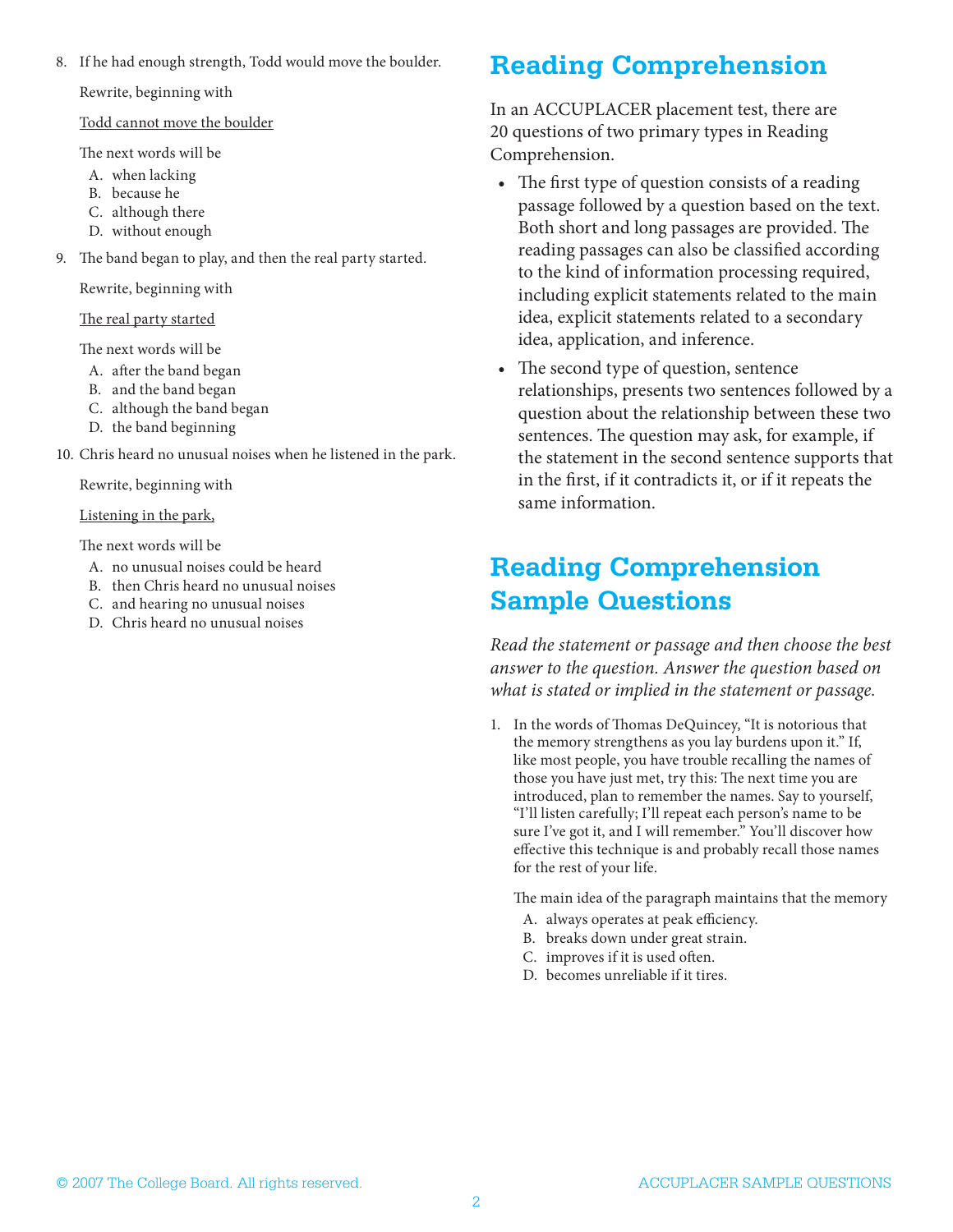2. Unemployment was the overriding fact of life when Franklin D. Roosevelt became president of the United States on March 4, 1933. An anomaly of the time was that the government did not systematically collect statistics of joblessness; actually it did not start doing so until 1940. The Bureau of Labor Statistics later estimated that 12,830,000 persons were out of work in 1933, about one-fourth of a civilian labor force of more than 51 million.

Roosevelt signed the Federal Emergency Relief Act on May 12, 1933. The president selected Harry L. Hopkins, who headed the New York relief program, to run FERA. A gifted administrator, Hopkins quickly put the program into high gear. He gathered a small staff in Washington and brought the state relief organizations into the FERA system. While the agency tried to provide all the necessities, food came first. City dwellers usually got an allowance for fuel, and rent for one month was provided in case of eviction.

This passage is primarily about

- A. unemployment in the 1930s.
- B. the effect of unemployment on United States families.
- C. President Franklin D. Roosevelt's presidency.
- D. President Roosevelt's FERA program.
- 3. It is said that a smile is universally understood. And nothing triggers a smile more universally than a taste of sugar. Nearly everyone loves sugar. Infant studies indicate that humans are born with an innate love of sweets. Based on statistics, a lot of people in Great Britain must be smiling because on average, every man, woman, and child in that country consumes 95 pounds of sugar each year.

From this passage it seems safe to conclude that the English

- A. do not know that too much sugar is unhealthy.
- B. eat desserts at every meal.
- C. are fonder of sweets than most people.
- D. have more cavities than any other people.
- 4. With varying success, many women around the world today struggle for equal rights. Historically, women have achieved greater equality with men during periods of social adversity. The following factors initiated the greatest number of improvements for women: violent revolution, world war, and the rigors of pioneering in an undeveloped land. In all three cases, the essential element that improved the status of women was a shortage of men, which required women to perform many of society's vital tasks.

We can conclude from the information in this passage that

- A. women today are highly successful in winning equal rights.
- B. only pioneer women have been considered equal to men.
- C. historically, women have only achieved equality through force.
- D. historically, the principle of equality alone has not been enough to secure women equal rights.

5. In 1848, Charles Burton of New York City made the first baby carriage, but people strongly objected to the vehicles because they said the carriage operators hit too many pedestrians. Still convinced that he had a good idea, Burton opened a factory in England. He obtained orders for the baby carriages from Queen Isabella II of Spain, Queen Victoria of England, and the Pasha of Egypt. The United States had to wait another 10 years before it got a carriage factory, and only 75 carriages were sold in the first year.

 Even after the success of baby carriages in England,

- A. Charles Burton was a poor man.
- B. Americans were still reluctant to buy baby carriages.
- C. Americans purchased thousands of baby carriages.
- D. the United States bought more carriages than any other country.
- 6. All water molecules form six-sided structures as they freeze and become snow crystals. The shape of the crystal is determined by temperature, vapor, and wind conditions in the upper atmosphere. Snow crystals are always symmetrical because these conditions affect all six sides simultaneously.

The purpose of the passage is to present

- A. a personal observation.
- B. a solution to a problem.
- C. actual information.
- D. opposing scientific theories.

#### **Directions for questions 7–10**

*For the questions that follow, two underlined sentences are followed by a question or statement. Read the sentences, then choose the best answer to the question or the best completion of the statement.*

7. The Midwest is experiencing its worst drought in 15 years.

Corn and soybean prices are expected to be very high this year.

What does the second sentence do?

- A. It restates the idea found in the first.
- B. It states an effect.
- C. It gives an example.
- D. It analyzes the statement made in the first.
- 8. Social studies classes focus on the complexity of our social environment.

The subject combines the study of history and the social sciences and promotes skills in citizenship.

What does the second sentence do?

- A. It expands on the first sentence.
- B. It makes a contrast.
- C. It proposes a solution.
- D. It states an effect.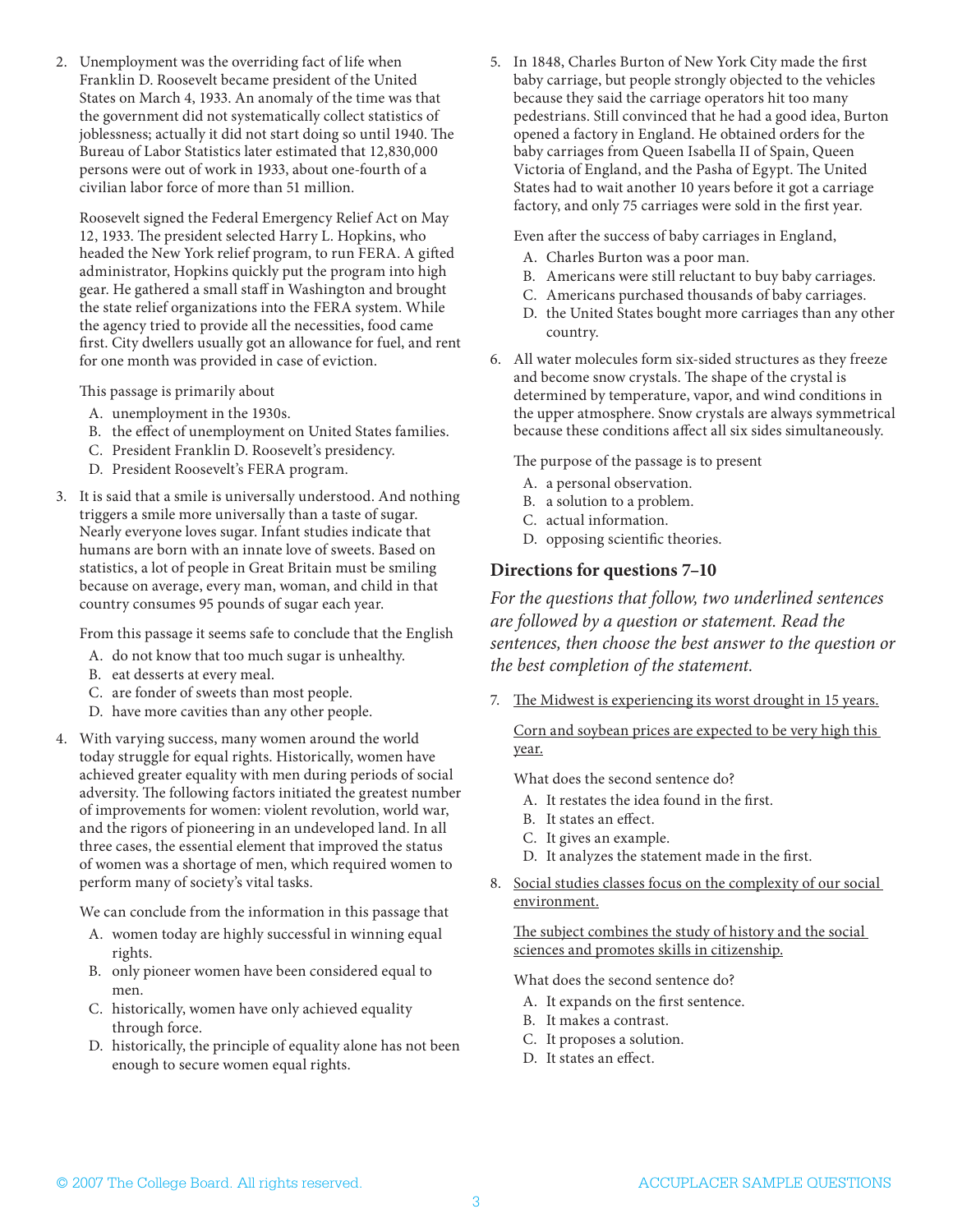9. Knowledge of another language fosters greater awareness of cultural diversity among the peoples of the world.

Individuals who have foreign language skills can appreciate more readily other peoples' values and ways of life.

How are the two sentences related?

- A. They contradict each other.
- B. They present problems and solutions.
- C. They establish a contrast.
- D. They repeat the same idea.
- 10. Serving on a jury is an important obligation of citizenship.

Many companies allow their employees paid leaves of absence to serve on juries.

What does the second sentence do?

- A. It reinforces what is stated in the first.
- B. It explains what is stated in the first.
- C. It expands on the first.
- D. It draws a conclusion about what is stated in the first.

### **WritePlacer®**

This test measures your ability to write effectively, which is critical to academic success.

Your writing sample will be scored on the basis of how effectively it communicates a whole message to the readers for the stated purpose. Your score will be based on your ability to express, organize, and support your opinions and ideas, not the position you take on the essay topic. The following five characteristics of writing will be considered:

- Focus—The clarity with which you maintain your main idea or point of view
- Organization—The clarity with which you structure your response and present a logical sequence of ideas
- Development and Support—The extent to which you elaborate on your ideas and the extent to which you present supporting details
- Sentence Structure—The effectiveness of your sentence structure
- Mechanical Conventions—The extent to which your writing is free of errors in usage and mechanics

# **WritePlacer Sample Topic**

*Prepare a multiple-paragraph writing sample of about 300–600 words on the topic below. You should use the time available to plan, write, review, and edit what you have written. Read the assignment carefully before you begin to write.* 

Some schools require each student to participate in an organized school sport chosen by the student. People at these schools argue that athletics is an important part of the educational experience and that there should be a rule requiring participation. Others argue that students should be free to decide whether or not they wish to participate in organized school sports. Write an essay for a classroom instructor in which you take a position on whether participation in organized school athletics should be required. Be sure to defend your position with logical arguments and appropriate examples. Your essay must be 300–600 words in length.

### **Arithmetic**

This test measures your ability to perform basic arithmetic operations and to solve problems that involve fundamental arithmetic concepts. There are 17 questions on the Arithmetic tests, divided into three types.

- Operations with whole numbers and fractions: Topics included in this category are addition, subtraction, multiplication, division, recognizing equivalent fractions and mixed numbers, and estimating.
- • Operations with decimals and percents: Topics include addition, subtraction, multiplication, and division with decimals. Percent problems, recognition of decimals, fraction and percent equivalencies, and problems involving estimation are also given.
- Applications and problem solving: Topics include rate, percent, and measurement problems; simple geometry problems; and distribution of a quantity into its fractional parts.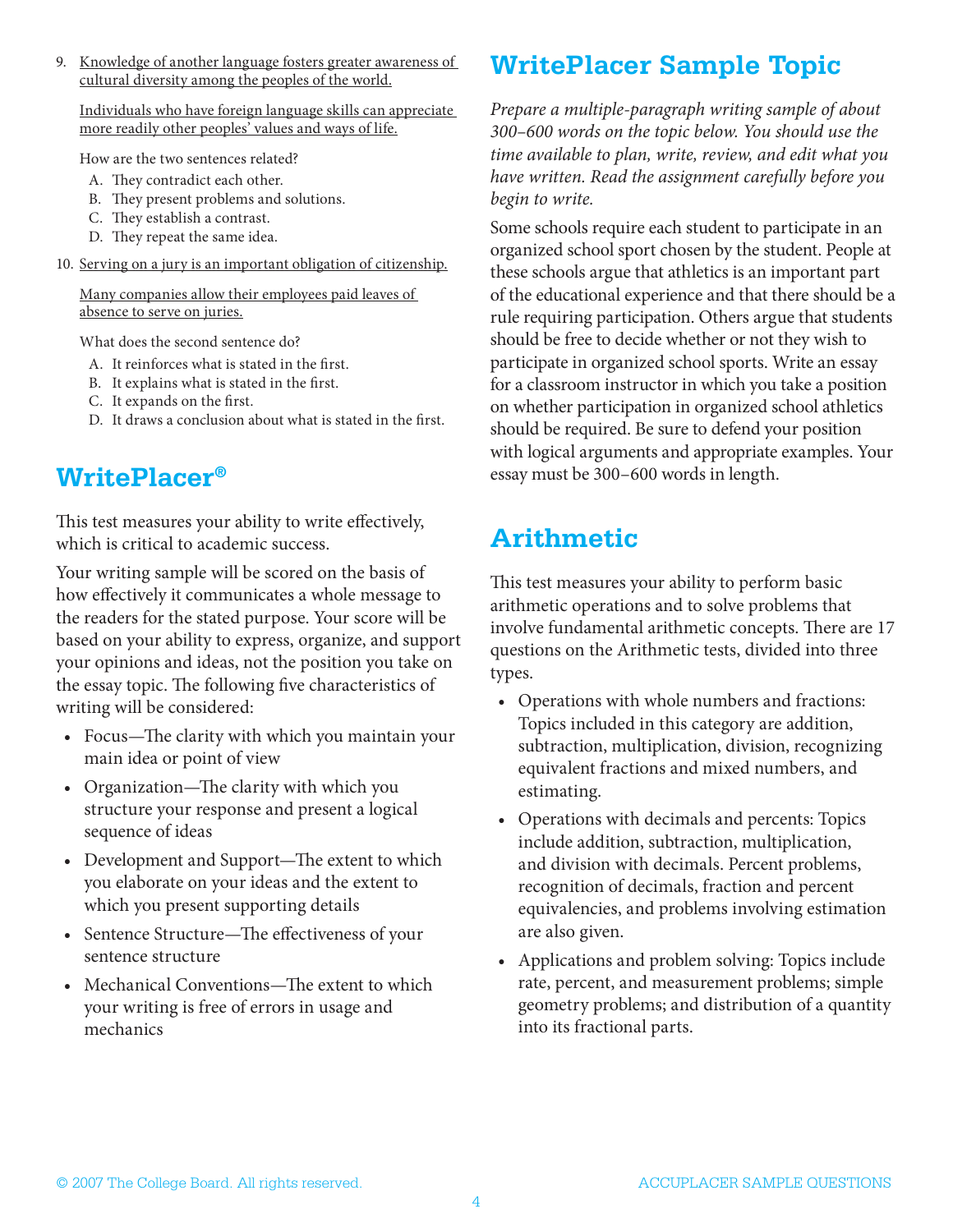### **Arithmetic Sample Questions**

*Solve the following problems and select your answer from the choices given. You may use the paper you have been given for scratch paper.* 

1.  $2.75 + .003 + .158 =$ 

- A. 4.36
- B. 2.911
- C. 0.436
- D. 2.938
- 2.  $7.86 \times 4.6 =$ 
	- A. 36.156
	- B. 36.216
	- C. 351.56
	- D. 361.56
- 3.  $\frac{7}{20}$  =
	- A. 0.035
	- B. 0.858
	- C. 0.35
	- D. 3.5
- 4. Which of the following is the least?
	- A. 0.105
	- B. 0.501
	- C. 0.015
	- D. 0.15
- 5. All of the following are ways to write 25 percent of N EXCEPT
	- A. 0.25 N
	- B.  $\frac{25N}{100}$
	- C.  $\frac{1}{4}$  N
	- D. 25 N
- 6. Which of the following is closest to  $27.8 \times 9.6$ ?
	- A. 280
	- B. 300
	- C. 2,800
	- D. 3,000
- 7. A soccer team played 160 games and won 65 percent of them. How many games did it win?
	- A. 94
	- B. 104
	- C. 114
	- D. 124
- 8. Three people who work full-time are to work together on a project, but their total time on the project is to be equivalent to that of only one person working full-time. If one of the people is budgeted for one-half of his time to the project and a second person for one-third of her time, what part of the third worker's time should be budgeted to this project?
	- A.  $\frac{1}{3}$
	- B.  $\frac{3}{5}$
	- C.  $\frac{1}{6}$
	- D.  $\frac{1}{8}$
- 9. 32 is 40 percent of what number?
	- A. 12.8
	- B. 128 C. 80
	- D. 800
	-
- 10.  $3\frac{1}{3}$   $2\frac{2}{5}$  = A.  $1\frac{1}{2}$ 
	- B.  $\frac{1}{15}$ C.  $\frac{14}{15}$ 
		- D.  $1\frac{1}{15}$

### **Elementary Algebra**

A total of 12 questions of three types are administered in this test.

- The first type involves operations with integers and rational numbers, and includes computation with integers and negative rationals, the use of absolute values, and ordering.
- The second type involves operations with algebraic expressions using evaluation of simple formulas and expressions, and adding and subtracting monomials and polynomials. Questions involve multiplying and dividing monomials and polynomials, the evaluation of positive rational roots and exponents, simplifying algebraic fractions, and factoring.
- The third type of question involves translating written phrases into algebraic expressions and solving equations, inequalities, word problems, linear equations and inequalities, quadratic equations (by factoring), and verbal problems presented in an algebraic context.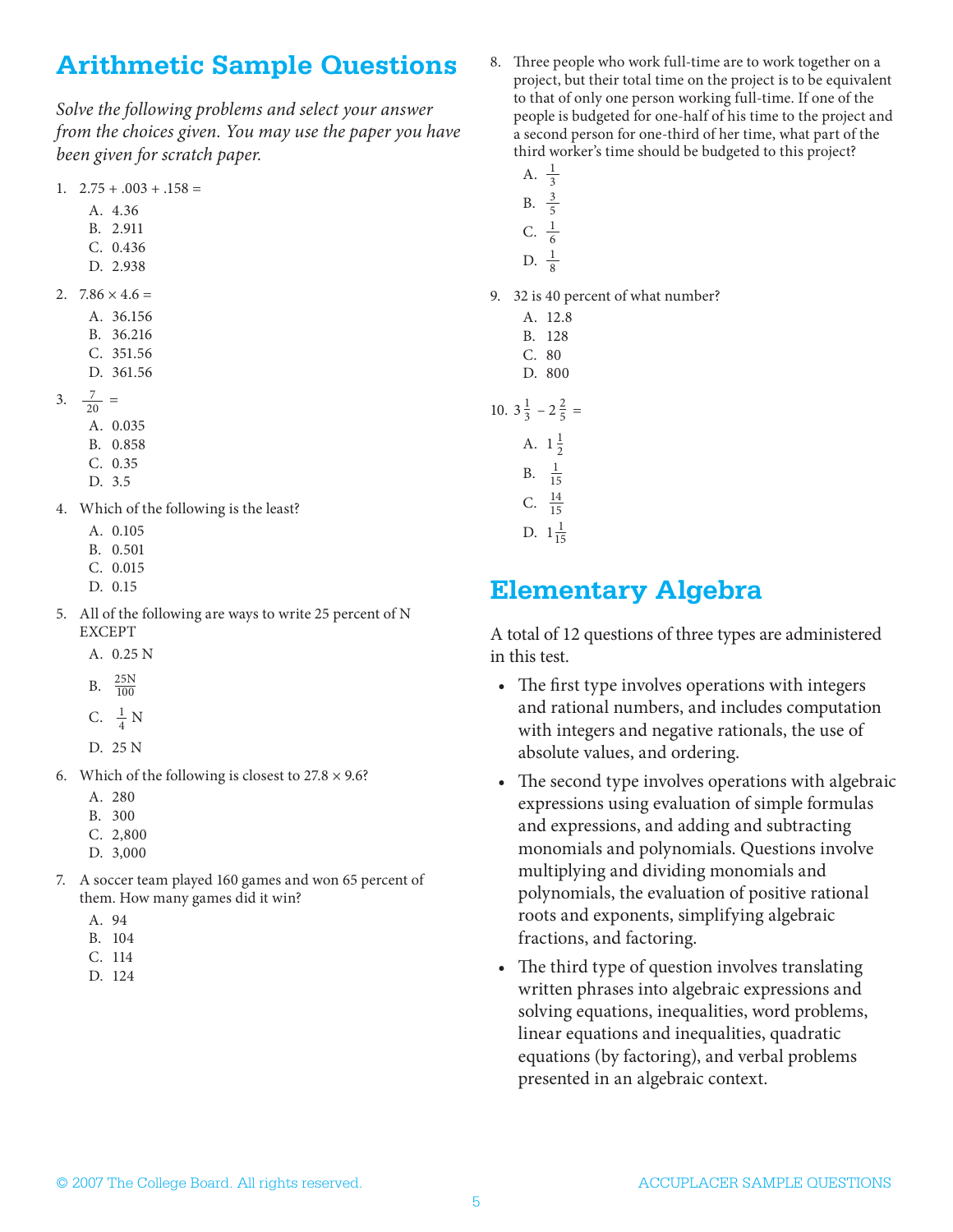#### **Elementary Algebra Sample Questions**

*Solve the following problems and select your answer from the choices given. You may use the paper you have been given for scratch paper.*

- 1. If A represents the number of apples purchased at 15 cents each, and B represents the number of bananas purchased at 10 cents each, which of the following represents the total value of the purchases in cents?
	- A. A + B
	- B.  $25(A + B)$
	- C. 10A + 15B
	- D. 15A + 10B
- 2.  $\sqrt{2} \times \sqrt{15} = ?$ 
	- A. 17
	- B. 30
	- C.  $\sqrt{30}$
	- D.  $\sqrt{17}$
- 3. What is the value of the expression  $2x^2 + 3xy 4y^2$  when  $x =$ 2 and  $y = -4$ ?
	- A. -80
	- B. 80
	- C. -32
	- D. 32
- 4. In the figure below, both circles have the same center, and the radius of the larger circle is *R*. If the radius of the smaller circle is 3 units less than *R*, which of the following represents the area of the shaded region?



A. *πR*<sup>2</sup> B.  $\pi (R-3)^2$ C.  $\pi R^2 - \pi \times 3^2$ D.  $\pi R^2 - \pi (R - 3)^2$ 



- A.  $9x^2 4y^2$
- B.  $9x^2 + 4y^2$
- C.  $9x^2 + 4y^2 6xy$
- D.  $9x^2 + 4y^2 12xy$
- 6. If  $x > 2$ , then  $\frac{x^2 x 6}{x^2 4}$  $\frac{-x-6}{x^2-4}$  = A.  $\frac{x-3}{2}$ B.  $\frac{x-3}{x-2}$ C.  $\frac{x-3}{x+2}$ D.  $\frac{3}{2}$ 7.  $\frac{4-(-6)}{-5}$  = A.  $\frac{2}{5}$ B.  $-\frac{2}{5}$ C. 2 D.  $-2$ 8. If  $2x - 3(x + 4) = -5$ , then  $x =$ A. 7 B. - 7 C. 17 D. - 17 9.  $-3(5-6) - 4(2-3) =$ A. - 7 B. 7 C. - 1 D. 1
- 10. Which of the following expressions is equivalent to  $20 - \frac{4}{5} x \ge 16$ ?
	- A.  $x \leq 5$
	- B.  $x \geq 5$
	- C.  $x \ge 32\frac{1}{2}$
	- D. *x* ≤ 32½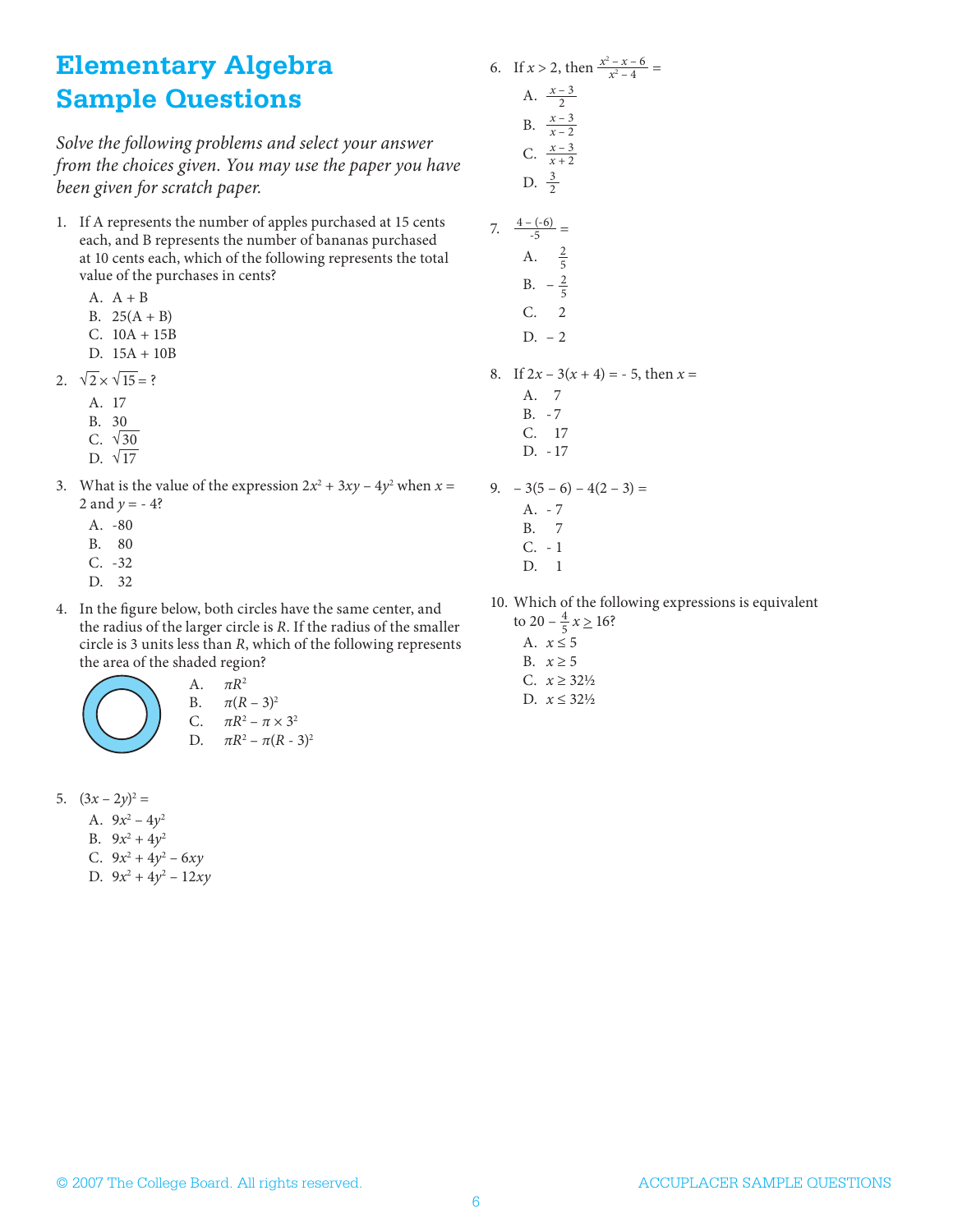### **College-Level Mathematics Test**

The College-Level Mathematics test measures your ability to solve problems that involve college-level mathematics concepts. There are six content areas measured on this test: (a) Algebraic Operations, (b) Solutions of Equations and Inequalities, (c) Coordinate Geometry, (d) Applications and other Algebra Topics, (e) Functions, and (f) Trigonometry. The Algebraic Operations content area includes the simplification of rational algebraic expressions, factoring and expanding polynomials, and manipulating roots and exponents. The Solutions of Equations and Inequalities content area includes the solution of linear and quadratic equations and inequalities, systems of equations, and other algebraic equations. The Coordinate Geometry content area presents questions involving plane geometry, the coordinate plane, straight lines, conics, sets of points in the plane, and graphs of algebraic functions. The Functions content area includes questions involving polynomial, algebraic, exponential, and logarithmic functions. The Trigonometry content area includes trigonometric functions. The Applications and other Algebra Topics content area contains complex numbers, series and sequences, determinants, permutations and combinations, factorials, and word problems. A total of 20 questions are administered on this test.

#### **Sample Questions**

*Solve the problem. Use the paper you were given for scratchwork.*

- 1.  $2^{\frac{5}{2}} 2^{\frac{3}{2}}$ 
	- A.  $2^{\frac{1}{2}}$
	- B. 2
	- C.  $2^{\frac{3}{2}}$
	- D.  $2^{\frac{5}{3}}$
	- E.  $2^2$

2. If 
$$
a \neq b
$$
 and  $\frac{1}{x} + \frac{1}{a} = \frac{1}{b}$ , then  $x =$   
\nA.  $\frac{1}{b} - \frac{1}{a}$   
\nB.  $b - a$   
\nC.  $\frac{1}{ab}$   
\nD.  $\frac{a - b}{ab}$   
\nE.  $\frac{ab}{a - b}$   
\n3. If  $3x^2 - 2x + 7 = 0$ , then  $\left(x - \frac{1}{3}\right)^2 =$   
\nA.  $\frac{20}{9}$   
\nB.  $\frac{7}{9}$   
\nC.  $-\frac{7}{9}$   
\nD.  $-\frac{8}{9}$   
\nE.  $-\frac{20}{9}$ 

- 4. The graph of which of the following equations is a straight line parallel to the graph of  $y = 2x$ ?
	- A.  $4x y = 4$ B.  $2x - 2y = 2$ C.  $2x - y = 4$ D.  $2x + y = 2$ E.  $x - 2y = 4$
- 5. An equation of the line that contains the origin and the
- point  $(1, 2)$  is
	- A.  $y = 2x$ B.  $2y = x$
	- C.  $y = x 1$
	- D.  $y = 2x +1$
	- E.  $\frac{y}{2} = x 1$
- 6. An apartment building contains 12 units consisting of one- and two-bedroom apartments that rent for \$360 and \$450 per month, respectively. When all units are rented, the total monthly rental is \$4,950. What is the number of twobedroom apartments?
	- A. 3
	- B. 4
	- C. 5
	- D. 6 E. 7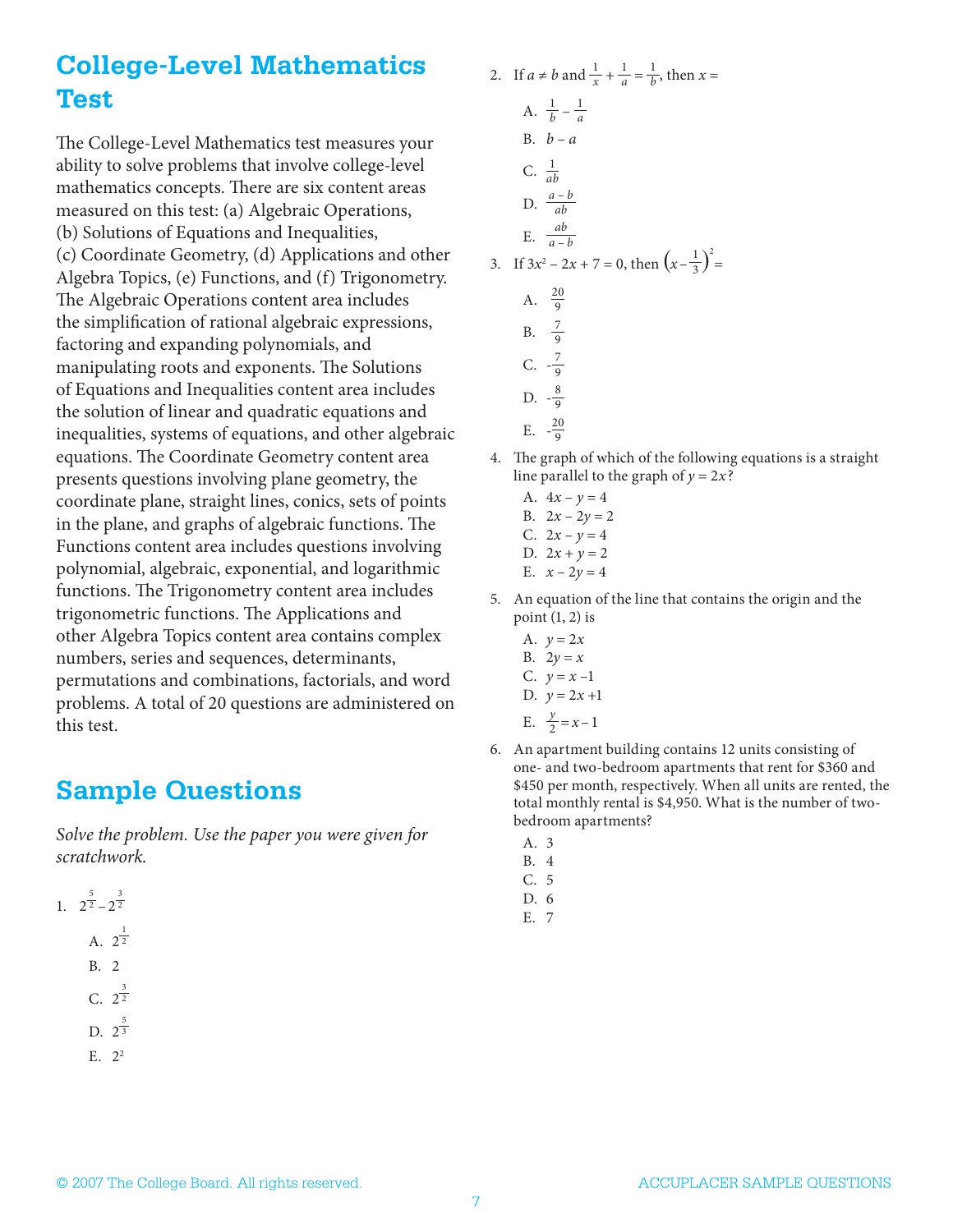7. If the two square regions in the figures below have the respective areas indicated in square yards, how many yards of fencing are needed to enclose the two regions?



- B.  $\frac{x-1}{4x+2}$
- 

C. 
$$
\frac{4x+2}{x-1}
$$

D. 
$$
\frac{m+1}{2}
$$

$$
E. \quad \frac{(2x+1)(x-1)}{2}
$$

- 10. If θ is an acute angle and  $sin θ = \frac{1}{2}$ , then  $cos θ =$ 
	- A. -1 B. 0
	-
	- C.  $\frac{1}{2}$
	- D.  $\frac{\sqrt{3}}{2}$
	- E. 2

# **ACCUPLACER ESL Reading Skills Test**

The ESL Reading Skills test measures your ability to read English. Specifically, it assesses your comprehension of short passages. It contains brief passages of 50 words or less and moderate length passages of 50 to 90 words. Half of this test contains straightforward comprehension items (paraphrase, locating information, vocabulary on a phrase level, and pronoun reference). The other half assesses inference skills (main idea, fact versus opinion, cause/effect logic, identifying irrelevant information, author's point of view, and applying the author's logic to another situation).

## **Sample Questions**

1. Television has been introduced to almost every country in the world, reaching a large number of viewers on every continent. About 600 million people saw the first person walk on the moon, and a billion people watched the twentieth Olympic Games. Television has in many ways promoted understanding and cooperation among people. It does this by showing educational and cultural programs.

According to the passage, which of the following is true?

- A. Television is watched in nearly every country.
- B. Not everybody who had a television set could watch the 1998 World Cup finals.
- C. Watching television makes people dissatisfied with their own lives.
- D. Television was invented in 1980.
- 2. Janet's parents bought her a new sports car as a birthday present. It was blue. Janet sold her 7-year-old blue pickup truck to a high school student. The truck could not go very fast, but the student was happy with it.

According to the passage, which of these statements is true?

- A. Janet bought a pickup truck and a sports car.
- B. The pickup truck was faster than the sports car.
- C. The high school student traded cars with Janet.
- D. The pickup truck was older than the sports car.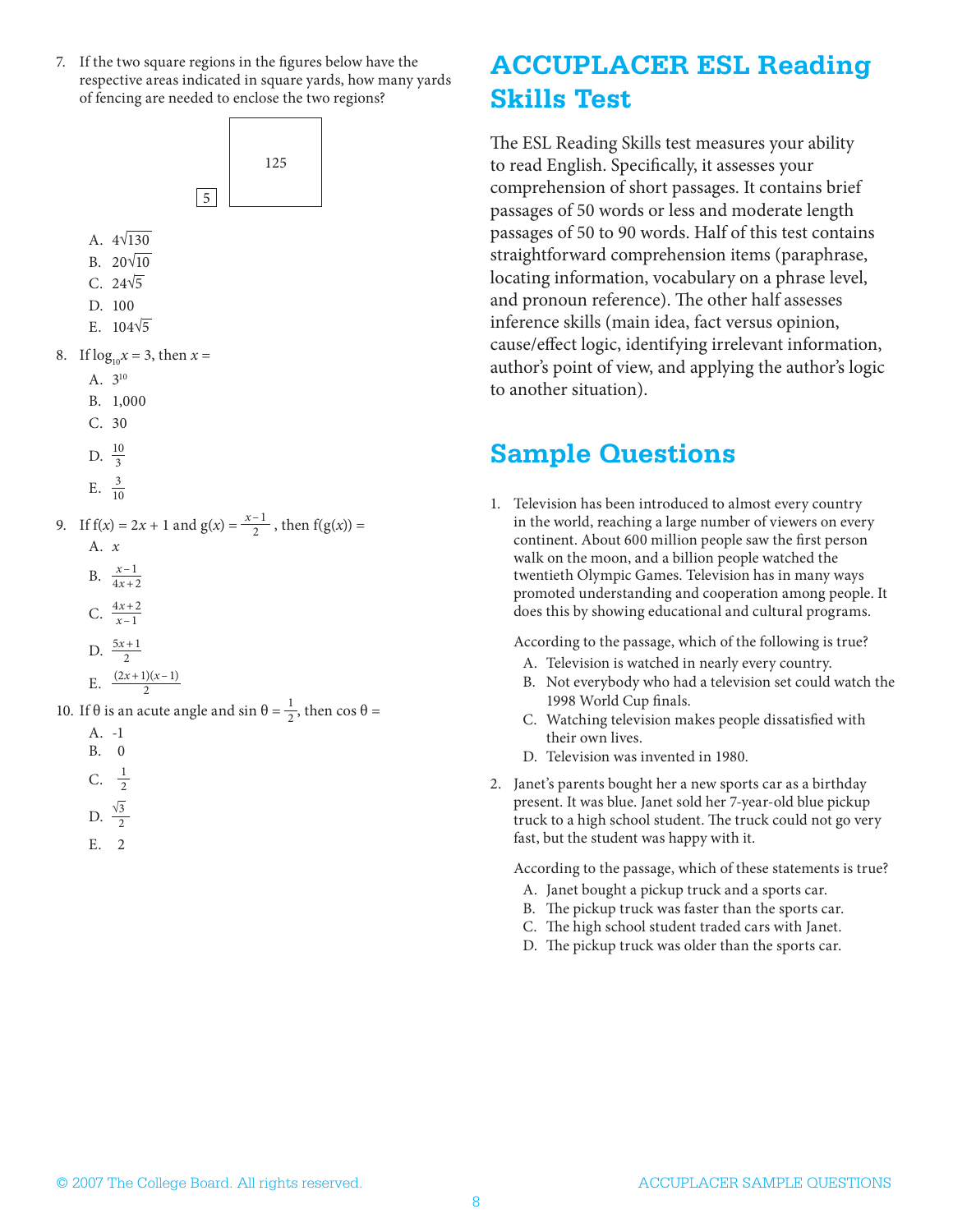3. Some of Edward Weston's black-and-white photographs of American nature scenes are considered superb examples of visual art. Indeed, some of his photographs have commanded top prices at art galleries.

Which of the following best characterizes Weston's photographs?

- A. They belong to famous collectors.
- B. They have been sold in art galleries for large sums of money.
- C. They introduced many Americans to visual art.
- D. They contrast American cities with natural settings.
- 4. Speaking to a group of people can be a frightening experience. Some speakers cope by looking above the heads of the audience. Others try to imagine that they are talking to a friend. A few try picturing the audience in some nonthreatening way, such as in their pajamas.

The author of the passage assumes that speakers should

- A. feel comfortable when addressing an audience.
- B. scare the audience.
- C. encourage people to talk during the speech.
- D. speak only to familiar people.
- 5. People have different ways of learning. Some are better at making mental pictures of new ideas. Others are more comfortable with writing lists of things to memorize. Certain people can learn best when listening to music, while others need silence to concentrate.

Which of the following is the main idea of the passage?

- A. Mental pictures help many to learn.
- B. Some people prefer lists to making mental pictures.
- C. To learn well you need to be comfortable.
- D. Different individuals have different ways of acquiring information.
- 6. Before giving first aid to an accident victim, you should obtain his or her consent. Asking for consent takes a simple question. Say to the victim, "I know first aid, and I can help you until an ambulance arrives. Is that okay?"

"Asking for consent" means asking for

- A. permission to help the victim.
- B. thanks from the victim.
- C. help from onlookers.
- D. information about the victim's injuries.
- 7. Jane and Paul are busy for 15 hours a day, 5 days a week going to college and working in a restaurant. They go to sleep at 11 p.m. every day, but on Sunday they take part in dance lessons.

According to the passage, Jane and Paul spend most of their time

- A. at home.
- B. going to college and working.
- C. taking part in dance lessons.
- D. sleeping.

8. If you hold a piece of copper wire over the flame of a match, heat will be conducted by the copper wire to your fingers, and you will be forced to drop the wire. You will, however, still be able to hold the match because the match is a poor conductor of heat. Anyone, child or adult, can try this simple experiment.

Which of the following is implied in the passage above?

- A. Copper is a good conductor of heat.
- B. A match and copper conduct heat equally.
- C. A match is an excellent conductor of heat.
- D. Matches should be kept out of the reach of small children.
- 9. Many people own different pets. Dogs, cats, birds, and fish are common household pets. Others pets are considered to be exotic animals. These include snakes, lizards, and hedgehogs.

Snakes are

- A. uncommon pets.
- B. likely to be found in a household with dogs.
- C. found only in zoos.
- D. not allowed in people's homes.
- 10. Cesar Chavez was an influential leader for farmworkers. He fought for their rights and better working conditions. Chavez led many strikes that angered farm owners. Eventually he succeeded in getting increased wages and improved living situations for farmworkers.

Chavez changed lives because he

- A. helped the farmers get more workers.
- B. worked for the farmers.
- C. helped work on the farms every day.
- D. changed the conditions for the farmworkers.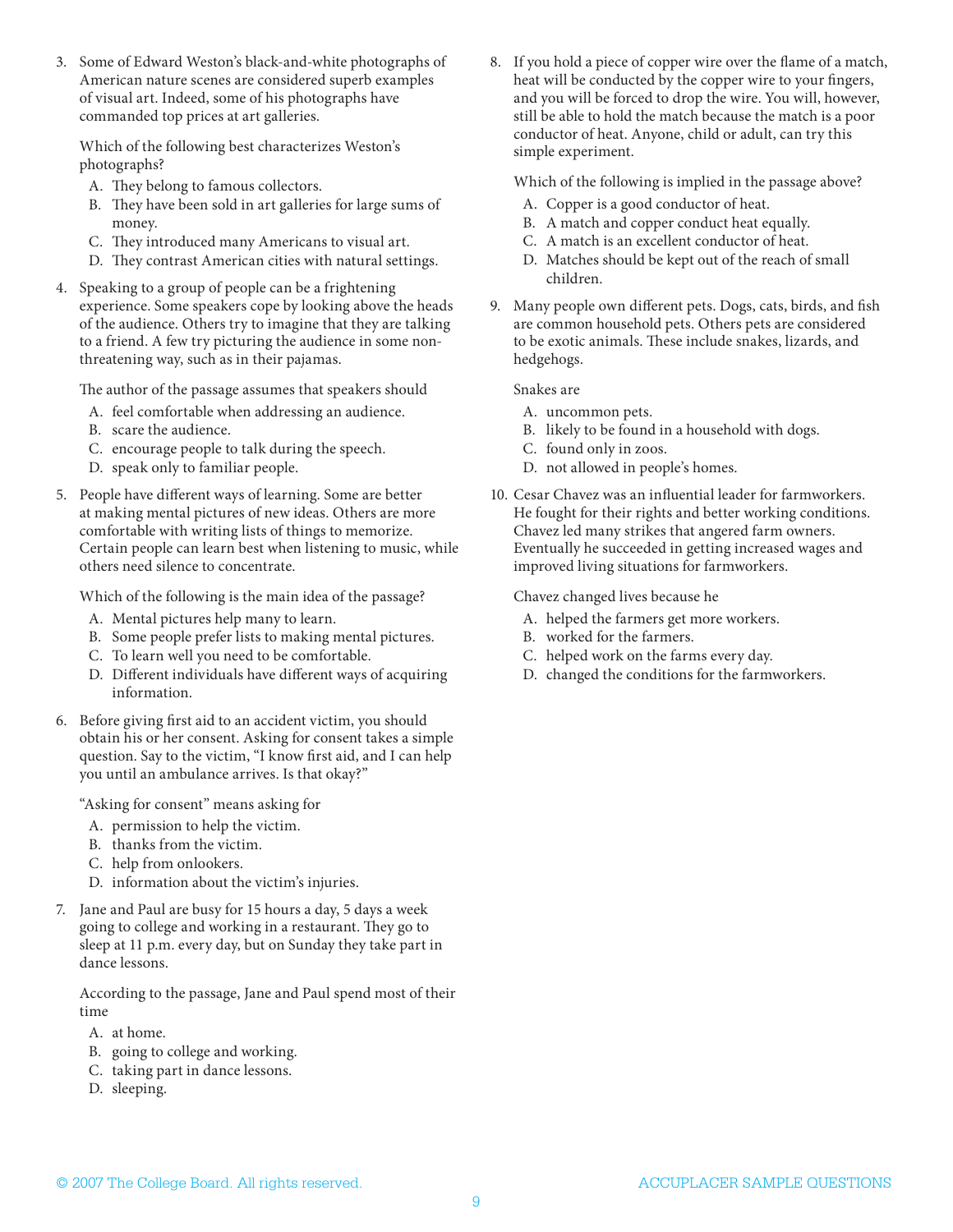### **ACCUPLACER ESL Sentence Meaning Test**

The ESL Sentence Meaning test measures how well you understand the meaning of sentences in English. It assesses the understanding of word meanings in one- or two-sentence contexts. The sentences are drawn from the subject areas of natural science, history/social studies, arts/humanities, psychology/ human relations, and practical situations. There are four content areas measured: (a) Particle, Phrasal Verbs, Prepositions of Direction; (b) Adverbs, Adjectives, Connectives Sequence; (c) Basic Nouns and Verbs; and (d) Basic and Important Idioms.

### **Sample Questions**

*The sentence below has a blank space. Choose the word or phrase that makes the sentence meaningful and correct.*

- 1. Shikibu Murasaki, who wrote almost a thousand years ago, was one of the world's \_\_\_\_ novelists.
	- A. most early
	- B. too early
	- C. more early
	- D. earliest
- 2. The Chang children \_\_\_\_ their parents by making sandwiches for the whole family.
	- A. helped out
	- B. helped with
	- C. helps for
	- D. helps to
- 3. As demonstrated by his last album, which was released after his death, Ibrahim Ferrer \_\_\_\_ one of the most beautiful voices in Latin music.
	- A. had
	- B. have
	- C. have had
	- D. having
- 4. After we saw the play, we had different opinions \_\_\_\_ Jane's performance.
	- A. about
	- B. at
	- C. for
	- D. towards

#### *Each problem contains one or two sentences followed by a question. Choose the correct answer to the question.*

5. Elena found a tomato that was much bigger than all the others in the garden.

How did the tomato compare to the others in the garden?

- A. It was the smallest.
- B. It was not very large.
- C. It was larger than some.
- D. It was the largest.
- 6. When the popular entertainer canceled her appearance, the Latin American festival was postponed indefinitely.

When will the festival likely take place?

- A. Tonight
- B. Tomorrow
- C. Next week
- D. Many weeks later
- 7. Janet is never late to meet her friends, and sometimes arrives early.

Which best describes Janet?

- A. Lonely
- B. Punctual
- C. Talkative
- D. Tardy
- 8. Bram Stoker is best known for his classic horror novel *Dracula*, which was published in 1897.

What did Bram Stoker do?

- A. He was a doctor.
- B. He was a merchant.
- C. He was a writer.
- D. He was an engineer.
- 9. Exhausted from her transatlantic flight, Judy could not stay up past 9 p.m.

What did Judy do at 9 p.m.?

- A. Leave work
- B. Come home from the airport
- C. Lose her enthusiasm
- D. Go to bed
- 10. This semester many students are enrolled in a new course, African Dance, which is being taught by a first-time instructor, Sheila Duncan.

How long has the university offered the African dance class?

- A. For a short time
- B. For many years
- C. For an entire school year
- D. On and off for a while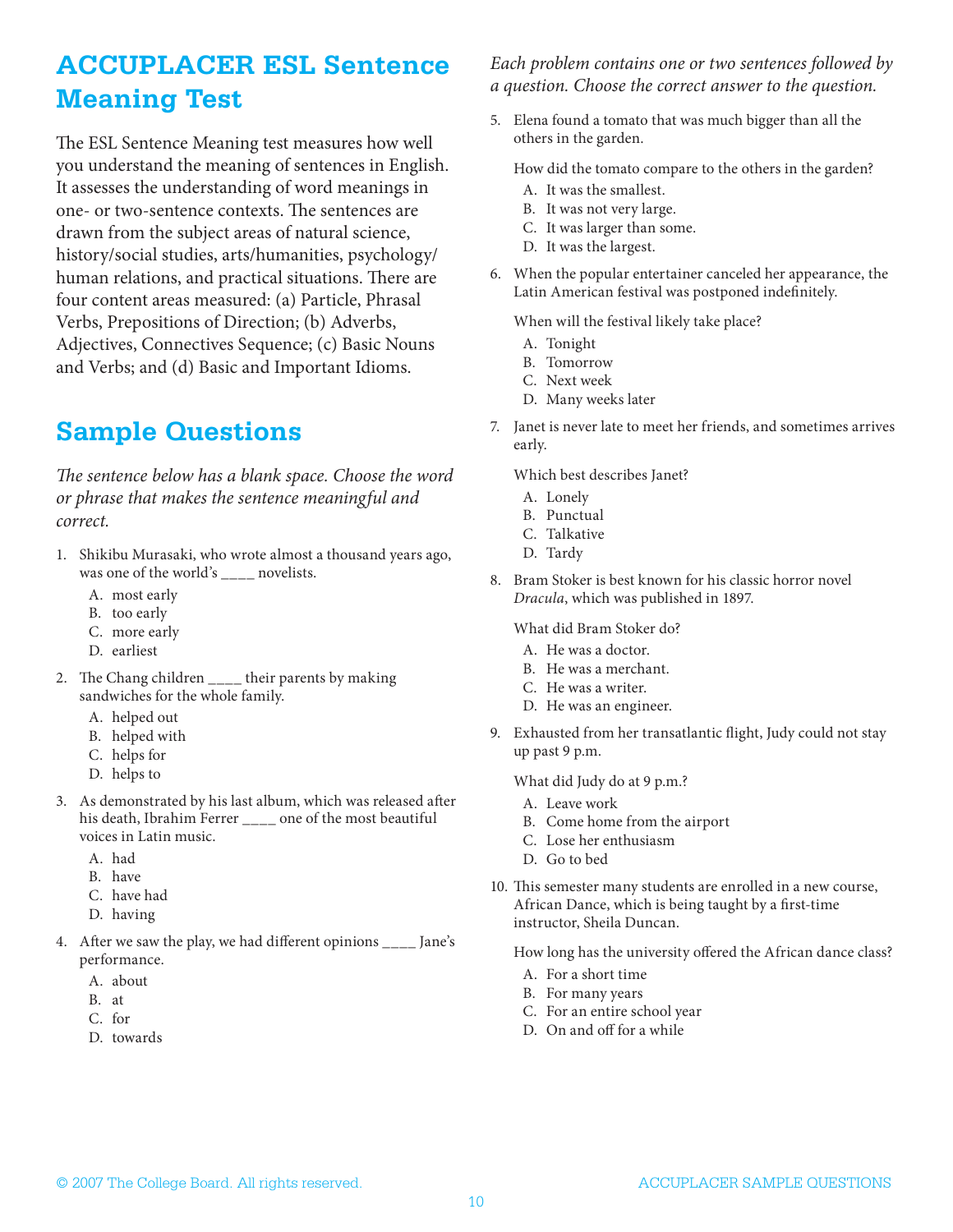### **ACCUPLACER ESL Language Use Test**

The ESL Language Use test measures your proficiency in using correct grammar in English sentences. There are five content areas measured on this test: (a) Nouns, Pronouns, Pronoun Case Structure; (b) Subject–Verb Agreement; (c) Comparatives, Adverbs, Adjectives; (d) Verbs; and (e) Subordination/Coordination.

### **Sample Questions**

*The sentence below has a blank space. Choose the word or phrase that makes a grammatically correct sentence.*

- 1. washing her sweater, Mary hung it up to dry.
	- A. After
	- B. Before
	- C. By
	- D. Until
- 2. Some day men and women \_\_\_\_\_ to Mars.
	- A. will travel
	- B. will travels
	- C. will traveling
	- D. will traveled
- 3. Water \_\_\_\_\_ at a temperature of zero degrees Celsius.
	- A. having frozen
	- B. freezing
	- C. freeze
	- D. freezes
- 4. \_\_\_\_\_ get a new haircut?
	- A. Have you
	- B. Does you
	- C. Are you
	- D. Did you
- 5. Jacques Cousteau will be remembered for his inventions and for \_\_\_\_\_ to marine science.
	- A. dedication
	- B. his dedication
	- C. being dedicated
	- D. his being dedicated
- 6. Since my parents always insist that I get a good night's sleep, they were \_\_\_\_\_ when I stayed out last night past my curfew.
	- A. very happy
	- B. very relieved
	- C. very tired
	- D. very angry

#### *Read the two sentences below and choose the best way of combining them.*

- 7. Her puppy ran out into the street chasing a cat. The owner quickly went to retrieve it.
	- A. The owner quickly went to retrieve it after a cat was chased into the street by her puppy.
	- B. The owner quickly retrieved it after her puppy chased a cat into the street.
	- C. When her puppy ran into the street after a cat, the owner quickly went to retrieve the puppy.
	- D. Quickly retrieving it, the owner went quickly after her puppy that ran out into the street after a cat.
- 8. Lisa plays the piano. Her sister Kelly plays the piano, too.
	- A. Lisa and her sister Kelly plays the piano.
	- B. Both Lisa and her sister Kelly play the piano.
	- C. Lisa plays the piano and Kelly plays the piano.
	- D. Lisa and Kelly too play the piano.
- 9. The road was slippery. We put chains on the tires.
	- A. Although the road was slippery, we put chains on the tires.
	- B. The road became slippery when we put chains on the tires.
	- C. We put chains on the tires because the road was slippery.
	- D. Putting chains on the tires, the road we were on was slippery.
- 10. Kazuko took her dog for a walk. They went to the park.
	- A. Kazuko, going to the park, took her dog for a walk.
	- B. Kazuko took her dog for a walk in the park.
	- C. Kazuko took her dog for a walk because they went to the park.
	- D. Kazuko and her dog went to the park, where they walked.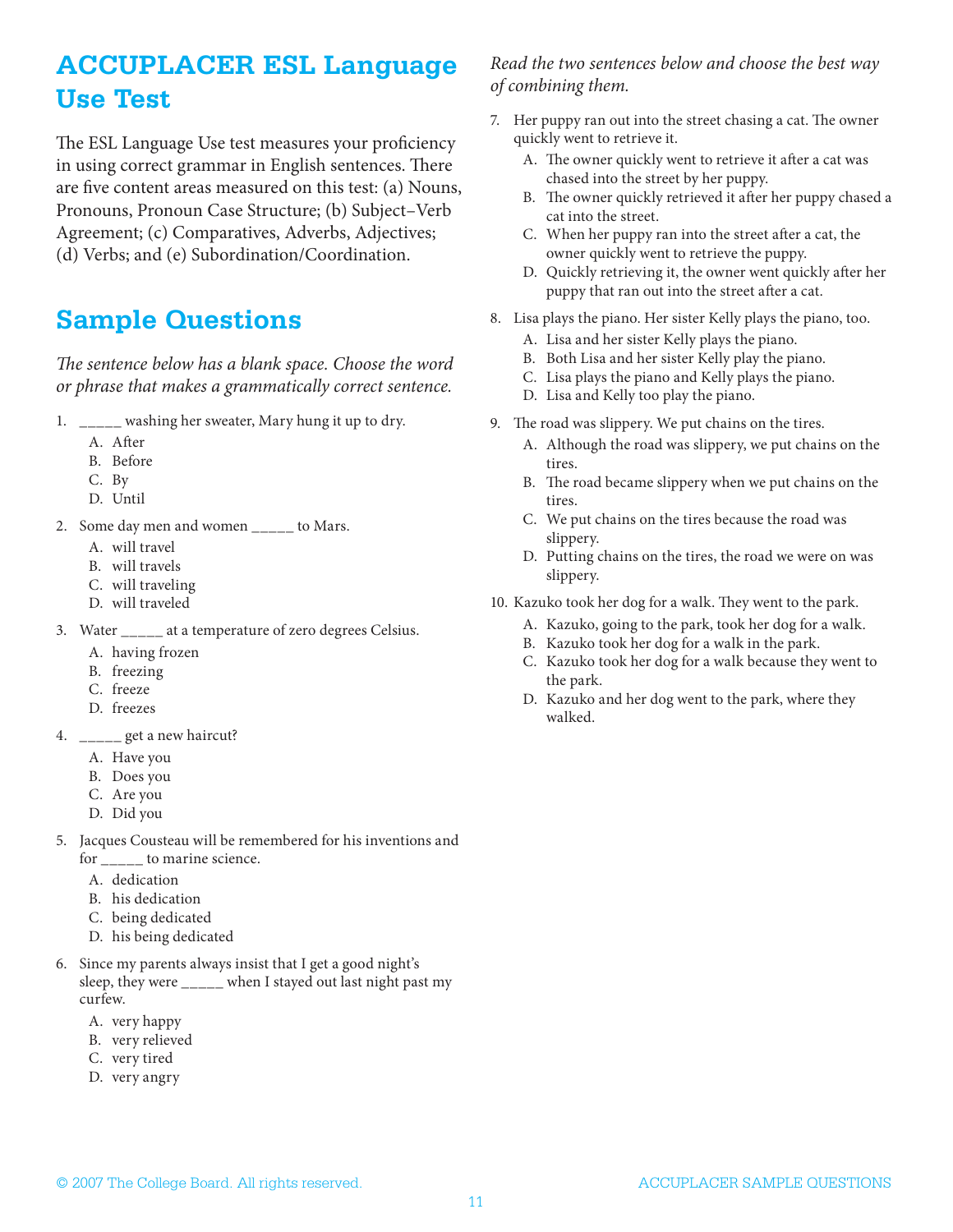# **Answer Key**

| <b>SENTENCE SKILLS</b> |                             |
|------------------------|-----------------------------|
| <b>QUESTION</b>        | <b>CORRECT</b>              |
| <b>NUMBER</b>          | <b>ANSWER</b>               |
|                        | D                           |
| $\overline{2}$         | $\overline{A}$              |
| 3                      | $\overline{B}$              |
| $\overline{4}$         | $\overline{C}$              |
| 5                      | B                           |
| 6                      | $\overline{C}$              |
| 7                      | $\mathcal{A}_{\mathcal{A}}$ |
| 8                      | B                           |
| 9                      | $\overline{A}$              |
|                        |                             |

| <b>ARITHMETIC</b>                |                                 |
|----------------------------------|---------------------------------|
| <b>QUESTION</b><br><b>NUMBER</b> | <b>CORRECT</b><br><b>ANSWER</b> |
| 1                                | B                               |
| $\overline{2}$                   | $\overline{A}$                  |
| 3                                | $\overline{C}$                  |
| $\overline{4}$                   | $\overline{C}$                  |
| 5                                | $\Gamma$                        |
| 6                                | $\mathcal{A}_{\mathcal{A}}$     |
| 7                                | $\overline{B}$                  |
| 8                                | $\overline{C}$                  |
| 9                                | $\bigcap$                       |
| 10                               |                                 |

| <b>READING COMPREHENSION</b> |                |
|------------------------------|----------------|
| <b>QUESTION</b>              | <b>CORRECT</b> |
| <b>NUMBER</b>                | <b>ANSWER</b>  |
|                              | $\rm C$        |
| $\overline{2}$               | D              |
| 3                            | $\overline{C}$ |
| 4                            | D              |
| 5                            | B              |
| 6                            | $\overline{C}$ |
|                              | $\overline{B}$ |
| 8                            | $\overline{A}$ |
| $\Omega$                     | D              |
| 10                           | А              |

| <b>ELEMENTARY ALGEBRA</b> |                         |
|---------------------------|-------------------------|
| <b>QUESTION</b>           | <b>CORRECT</b>          |
| <b>NUMBER</b>             | <b>ANSWER</b>           |
| 1                         | D                       |
| $\overline{2}$            | $\bigcap$               |
| 3                         | A                       |
| $\overline{4}$            | D                       |
| 5                         | D                       |
| 6                         | B                       |
| 7                         | $\overline{\mathbb{D}}$ |
| 8                         | B                       |
| 9                         | B                       |
| 1 <sub>0</sub>            | A                       |